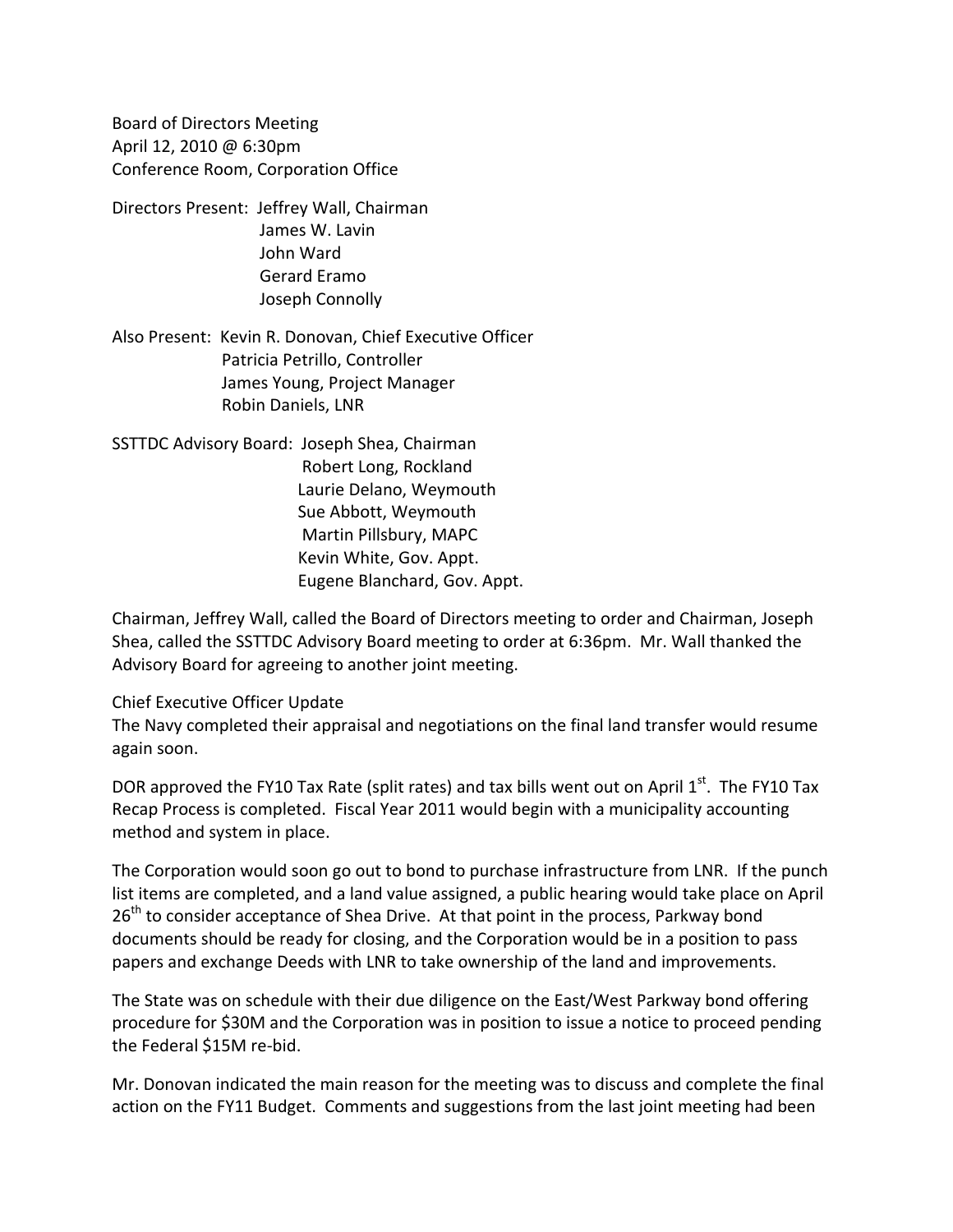incorporated into the Budget, and revisions were made to reflect SSTTDC obligations on facility care, custody and control, for an engineer to oversee the Parkway project (which may be reimbursed under federal guidelines), and for staggered appointments to the positions of CFO and Treasurer. The CEO recommended the Board of Directors approve the FY11 Budget totaling \$1,360,980.

## Advisory Board Discussion

Mr. White was informed that Tetra Tech Rizzo was the engineering firm on the Parkway Project, and that O'Sullivan Associates was the firm that assisted in negotiations with the Congressional and Federal Bureaucracy.

Mr. Donovan explained the employee health benefit plan under the membership with the Mayflower Municipal Health Group, and noted that rates had increased over the past three years. The Health group had been prudent in investments, were able to subsidize rates and keep them low for the member unit.

Mr. Donovan also noted that Plymouth County Retirement System employee assessments would be paid up front on July  $1<sup>st</sup>$  to take advantage of 2% discount. Mr. Connolly stated the retirement funding schedule was part of legislation and that it may be extended beyond 2026 to alleviate the pressure of 2008 investment performances on cities and towns.

# **VOTED: Motion of Martin Pillsbury, seconded by Eugene Blanchard, to consider approval of the FY11 Budget as presented tonight**

## **Unanimous vote (7‐0)**

Ms. Abbott was informed that employees had provisions for car allowance and health allowance. If an employee's spouse had insurance, the Corporation offered reimbursement for the spouse's cost.

Mr. Blanchard was informed salary obligations would increase in October and April, five-week months.

Mr. Shea was informed that a drop in legal needs was expected with the completion of land transfer and bonding, with continued administrative needs for the monitoring of new growth, new jobs and the associated/required reporting process. Mr. Shea was also informed that accepting roads as public ways would qualify the Corporation for Chapter 90 funds.

Discussion ensued on the continuous support the Corporation has received from Congressman Delahunt, and the merits of providing a status report on the SouthField project to the new congressional candidates.

The Advisory Board requested a tour of the site now that the weather had improved. Discussion ensued on the next Advisory Board meeting. All agreed to another joint meeting with the Directors. Board members will be polled for their availability on Oct.  $25^{th}$ . Prior minutes were reviewed.

### **VOTED: Motion of Eugene Blanchard, seconded by Martin Pillsbury, to approve the minutes of March 8, 2010 Unanimous vote**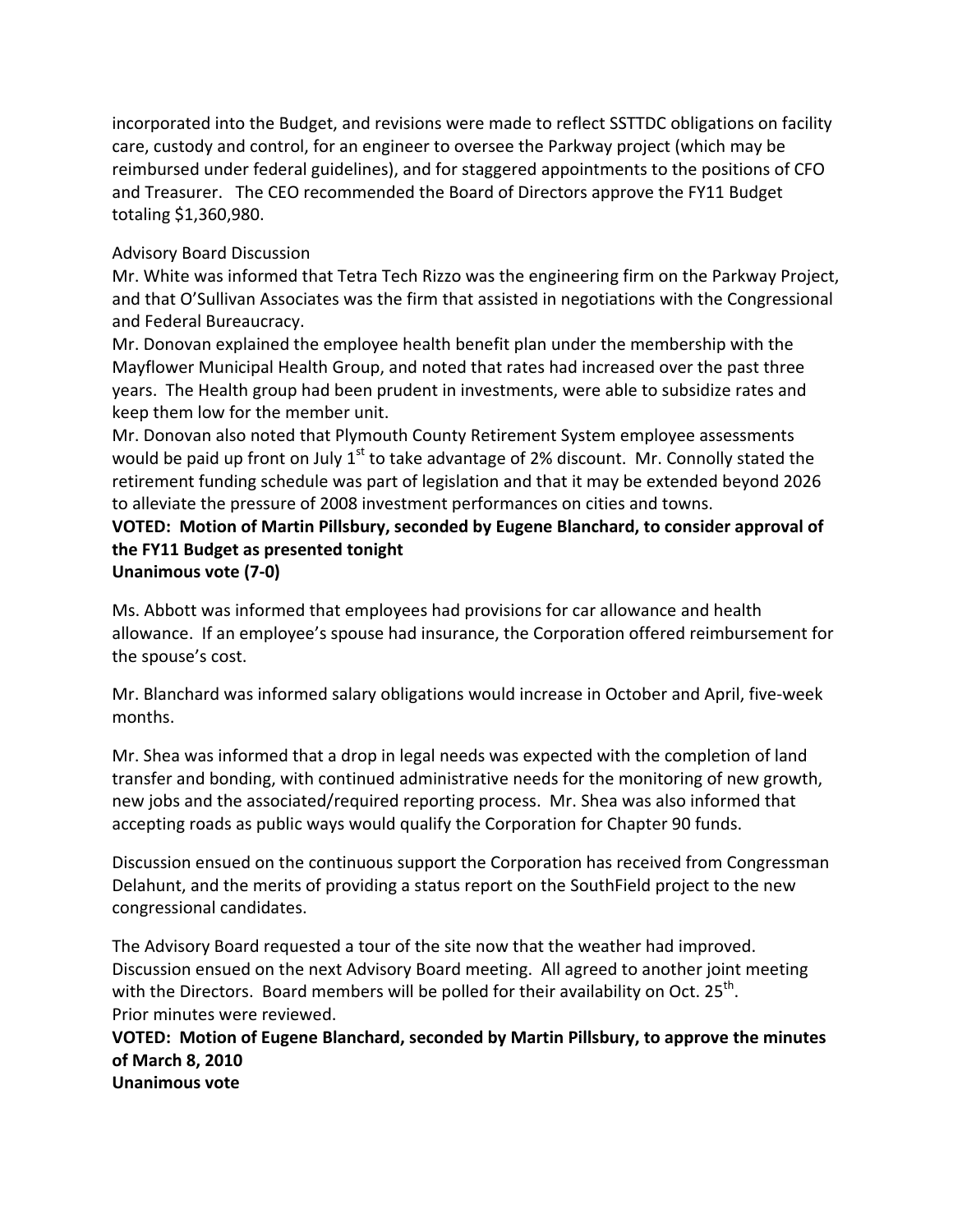Mr. Pillsbury suggested taking robust action to identify an interested person to fill the vacancy that must be appointed by the Governor, as per the Enabling Legislation. Mr. Blanchard suggested contacting that person's State Representative and Senator to give them an opportunity to contact the Governor's office regarding the appointment.

## **VOTED: Motion of Eugene Blanchard, seconded by Martin Pillsbury, to deputize the Chairman to ferret out and suggest potential candidates to the Governor to fill the vacancy on the Advisory Board**

## **6‐1 vote The Chairman opposed**

Ms. Daniels provided an update on LNR's negotiations with vertical developers and the expectation that Purchase and Sales agreements would close and applications for site plan approvals would come before the Board when Parkway construction began.

**VOTED: Motion of Eugene Blanchard, seconded by Laurie Delano, to adjourn the meeting Unanimous vote**

The Advisory Board departed at 7:05pm

The Board of Directors discussion continued on the hard numbers of the FY11 Budget. **VOTED: Motion of John Ward, seconded by James Lavin, to approve the FY11 Budget totaling \$1,360,980 as presented on April 12, 2010 Unanimous vote**

#### **Minutes**

**VOTED: Motion of James Lavin, seconded by John Ward, to approve the Conservation Commission minutes of the March 8, 2010 meeting Unanimous vote VOTED: Motion of John Ward, seconded by Joseph Connolly, to approve the Board of Directors minutes of the March 8, 2010 meeting Unanimous vote**

#### Public Comment

Mr. Galluzzo, Weymouth, requested the Board reconsider the name change of Shea Memorial Drive to Shea Drive, to maintain the historical significance of the roadway. Mr. Young noted that the name change occurred in 2007 during the Corporation's Definitive Subdivision process. Mr. Galluzzo was informed that no progress was made on his request for consideration of sharing cost savings on the purchase of Navy land with Host Communities.

Mr. Galluzzo voiced concern on the financial abilities of LNR and was informed that LNR had provided adequate information regarding their liquidity and economic status, and that the Board was performing due diligence related to the corporate structure of LNR. Mr. Lavin noted that LNR had made substantial investments in the form of tax payments on time and in good faith.

Mrs. Parsons, Rockland inquired why SSTTDC was responsible to purchase infrastructure from LNR, and was informed that it was part of the provisions dictated in the DDA executed in 2004.